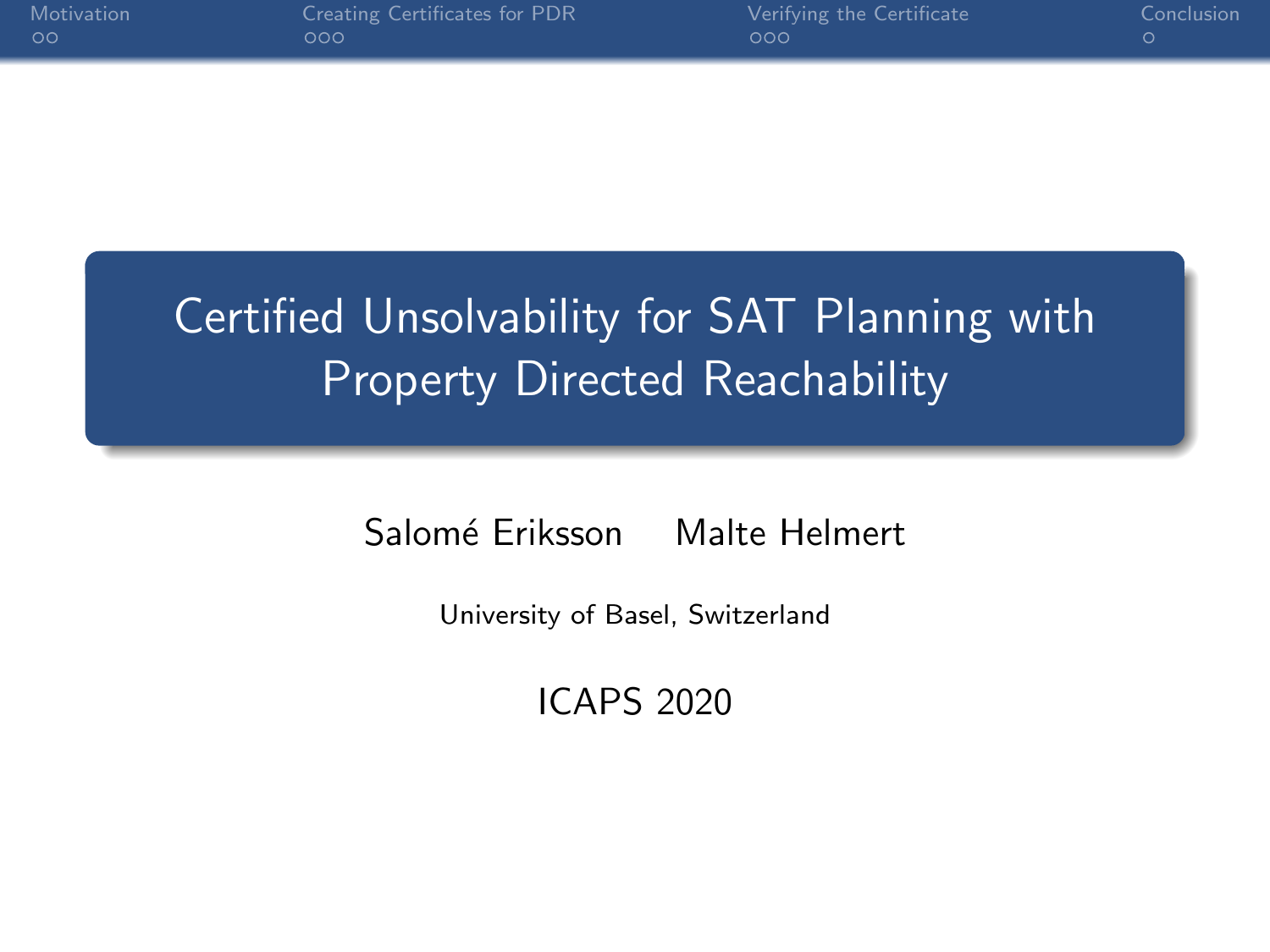<span id="page-1-0"></span>

| Motivation |  |
|------------|--|
| πo         |  |

# Certifying Algorithms

### Certifying Algorithm

Emit certificate alongside answer, verify independently.

### in planning:

- solvable: plan
- unsolvable: unsolvability certificate, e.g. [E et al. 2018]

#### Desired Certificate Properties

- sound & complete
- efficient generation  $\rightarrow$  polynomial in planner runtime
- $\bullet$  efficient verification  $\rightarrow$  polynomial in certificate size
- general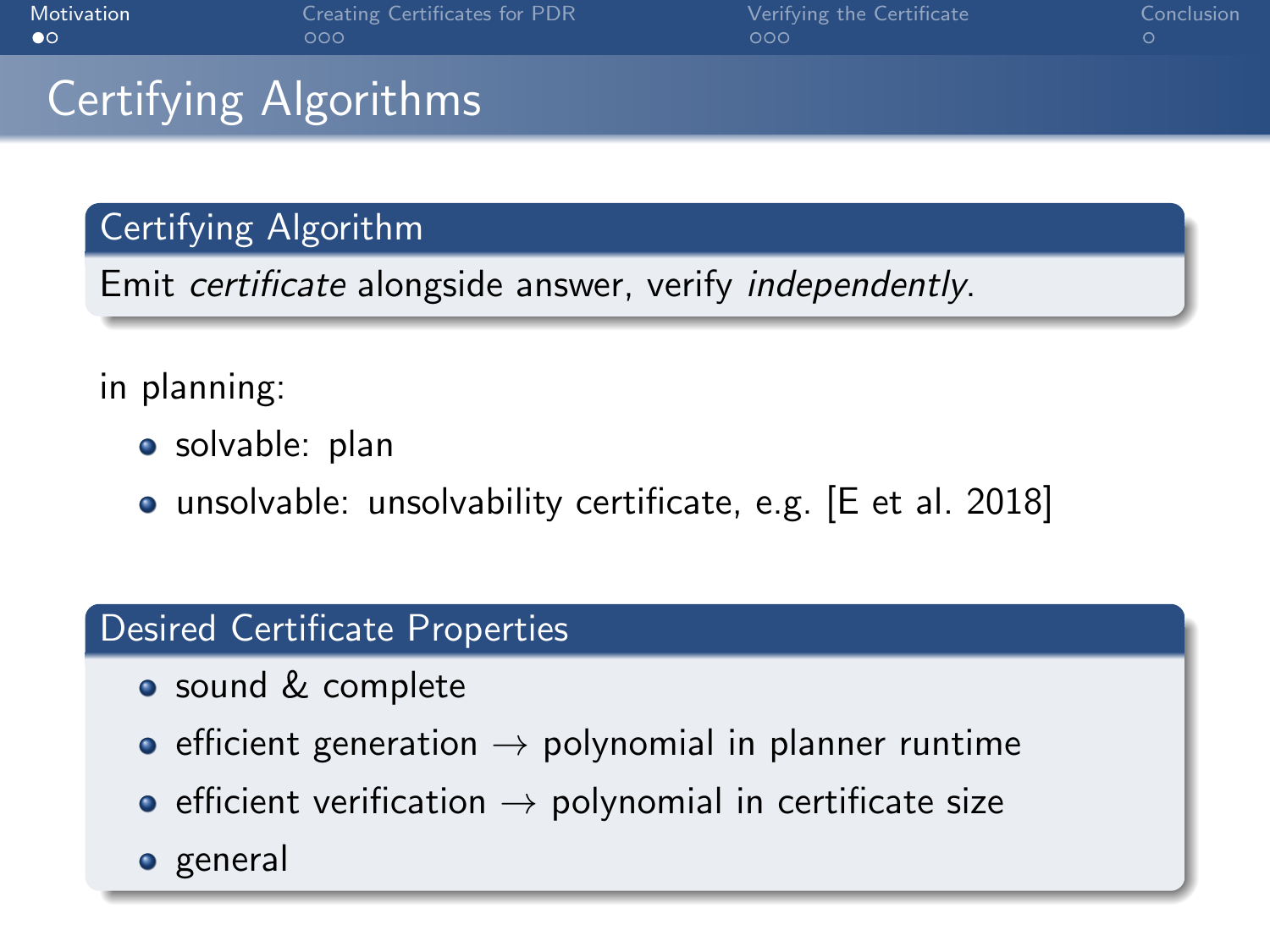| Motivation |  |
|------------|--|
| $\circ$    |  |

## Covered So Far

- explicit & symbolic search
- **o** different heuristics
- $\,h^2\,$  preprocessing
- Trapper

### SAT-based planning?

- traditionally less suited for detecting unsolvability
- verifying properties of CNF formulas NP-complete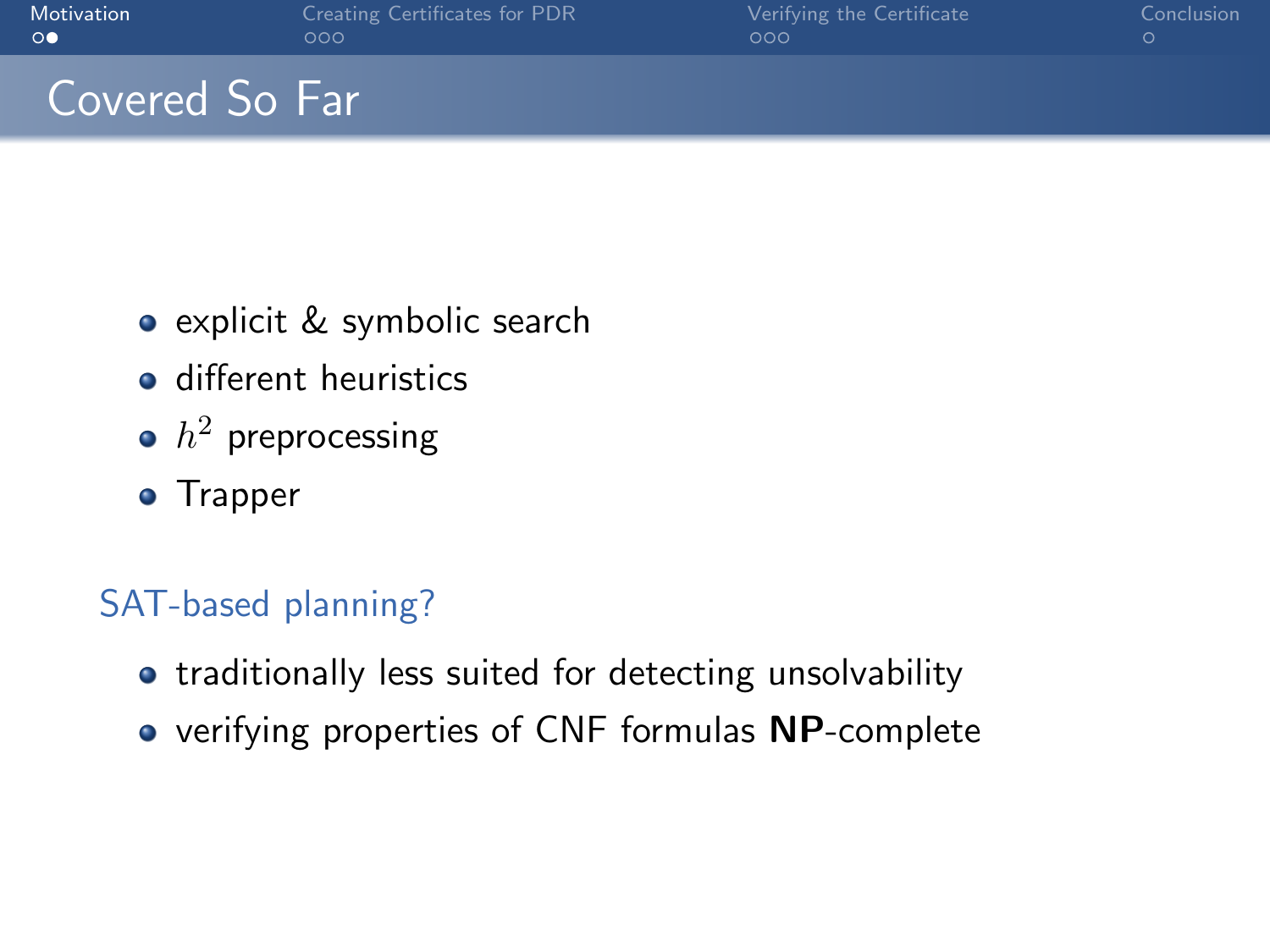## <span id="page-3-0"></span>Property Directed Reachability [Suda 2014]

reasons about layers  $L_i\!\!$  :

- o overapproximates states with distance  $\leq i$  to goal
- **o** iterative refinement
- represented as
	- CNF  $\rightarrow$  requires SAT solver
	- dual-Horn (for STRIPS tasks)

 $L_u = L_{u-1} \rightarrow$  unsolvable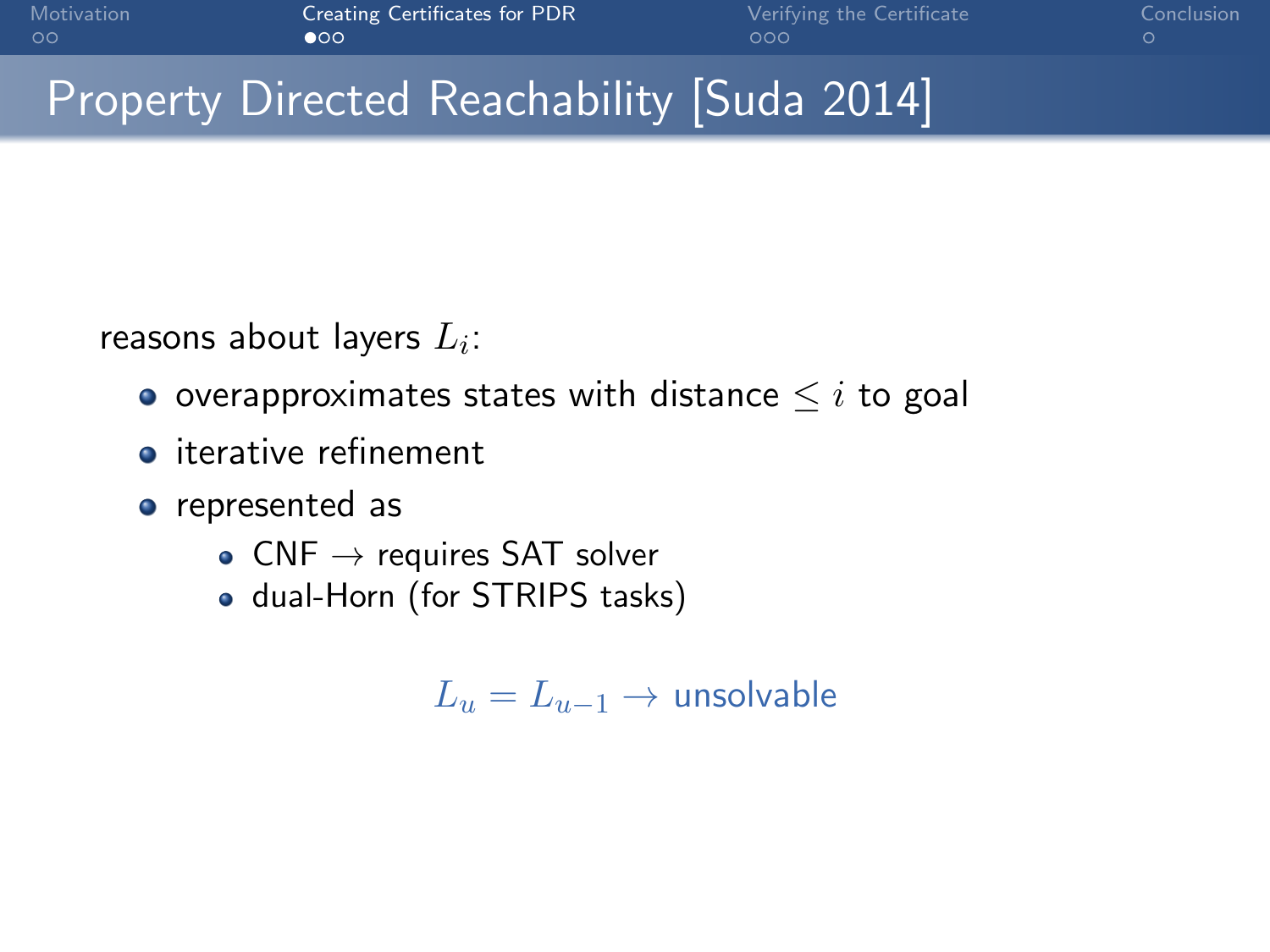## Unsolvability Proof System [E et al. 2018]

collection of knowledge about sets of states

- **a** subset relations
- deadness of state sets
- $\{I\}$  or G dead  $\rightarrow$  task unsolvable

gaining & verifying knowledge:

 $\bullet$  basic statements  $A \subseteq B$ 

 $\rightarrow$  need to be verified semantically

• inference rules  $A \subseteq B$  and B dead  $\rightarrow A$  dead

 $\rightarrow$  need to be verified syntactically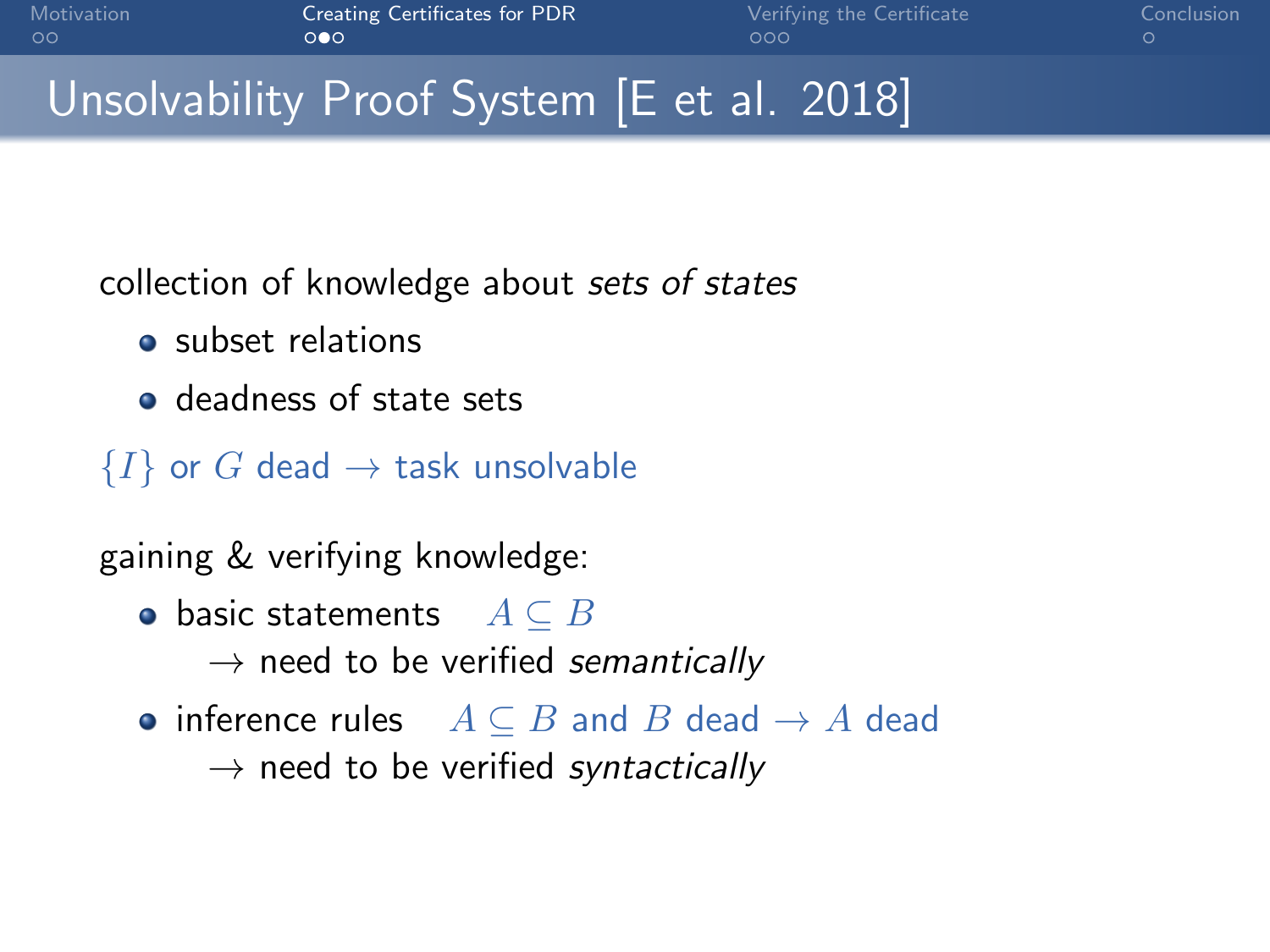| Motivation |  |
|------------|--|
| ററ         |  |

### PDR Unsolvability Certificate

### PDR Argument

 $L_u = L_{u-1} \rightarrow$  unsolvable

#### certificate translation:

# statement justification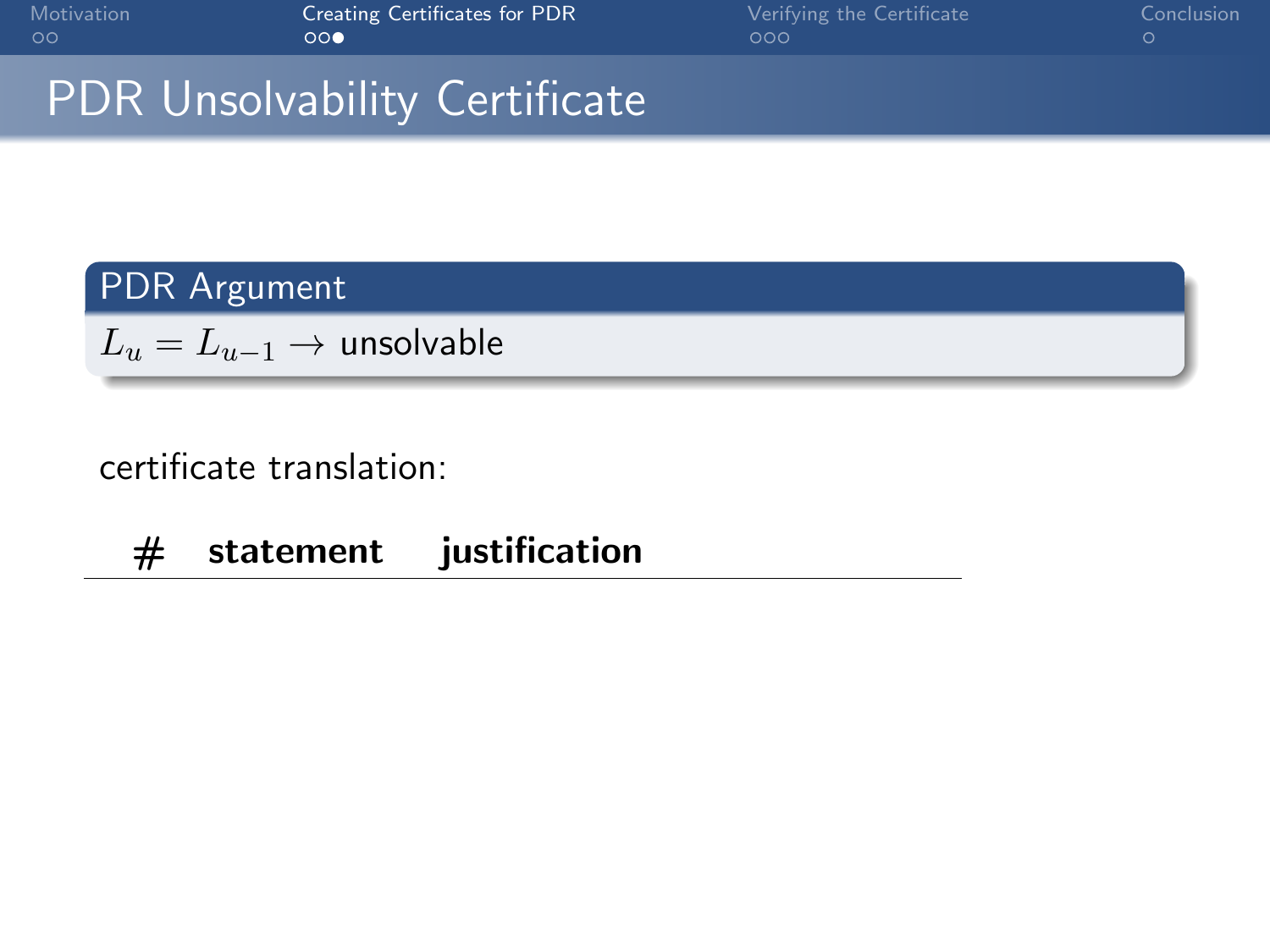| Motivation |  |
|------------|--|
| ററ         |  |

J.

[Creating Certificates for PDR](#page-3-0) [Verifying the Certificate](#page-11-0) [Conclusion](#page-14-0)<br>  $000$  OO

## PDR Unsolvability Certificate

### PDR Argument

 $L_u = L_{u-1} \rightarrow$  unsolvable

|  | $#$ statement justification                |  |
|--|--------------------------------------------|--|
|  | (1) $[A]L_u \subseteq L_u$ basic statement |  |
|  |                                            |  |

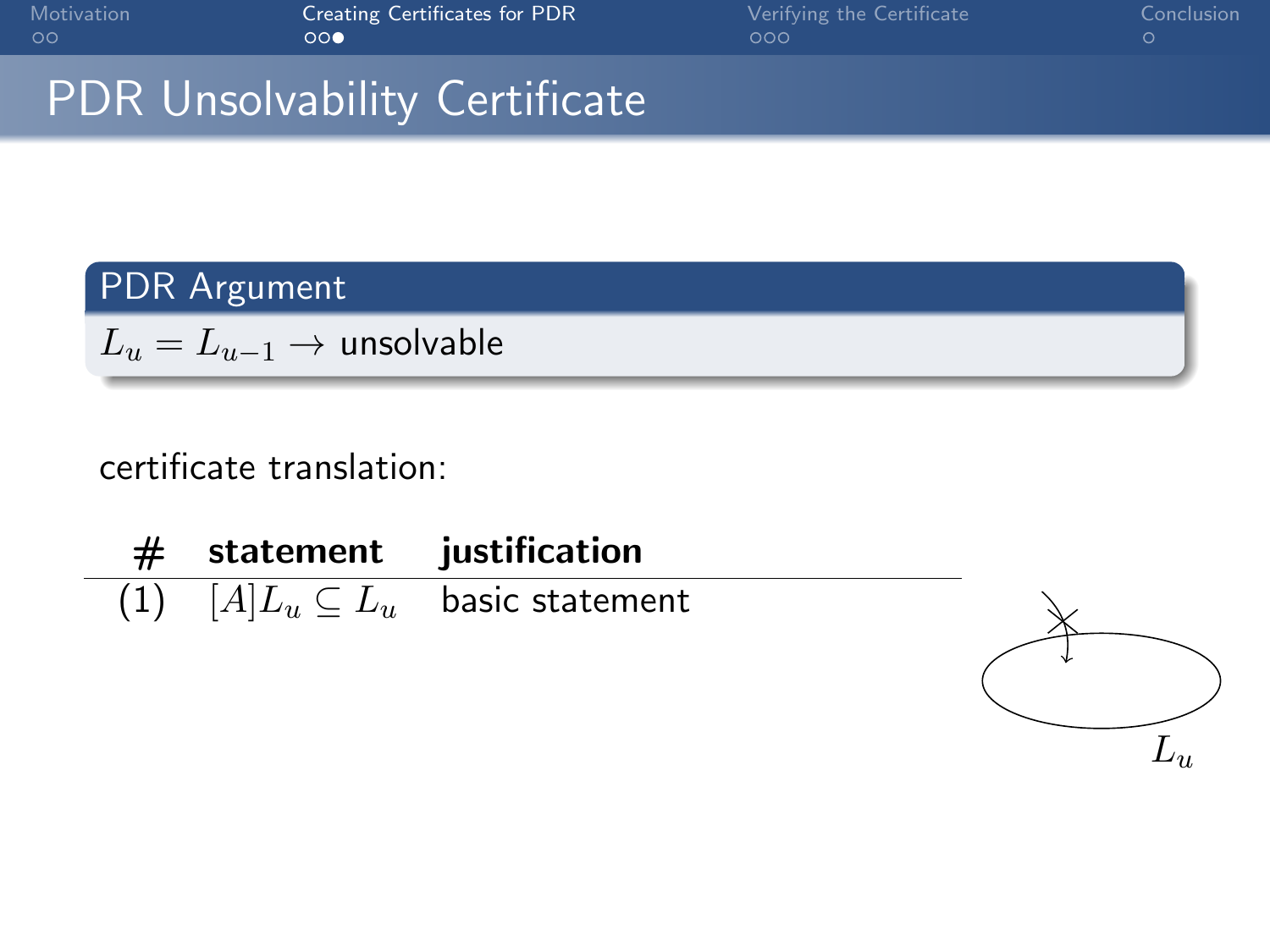| Motivation |  |
|------------|--|
| ററ         |  |

 $L<sub>u</sub>$ 

## PDR Unsolvability Certificate

### PDR Argument

 $L_u = L_{u-1} \rightarrow$  unsolvable

|  | $#$ statement justification                  |  |
|--|----------------------------------------------|--|
|  | $(1)$ $[A]L_u \subseteq L_u$ basic statement |  |
|  | (2) $\{I\} \subseteq L_u$ basic statement    |  |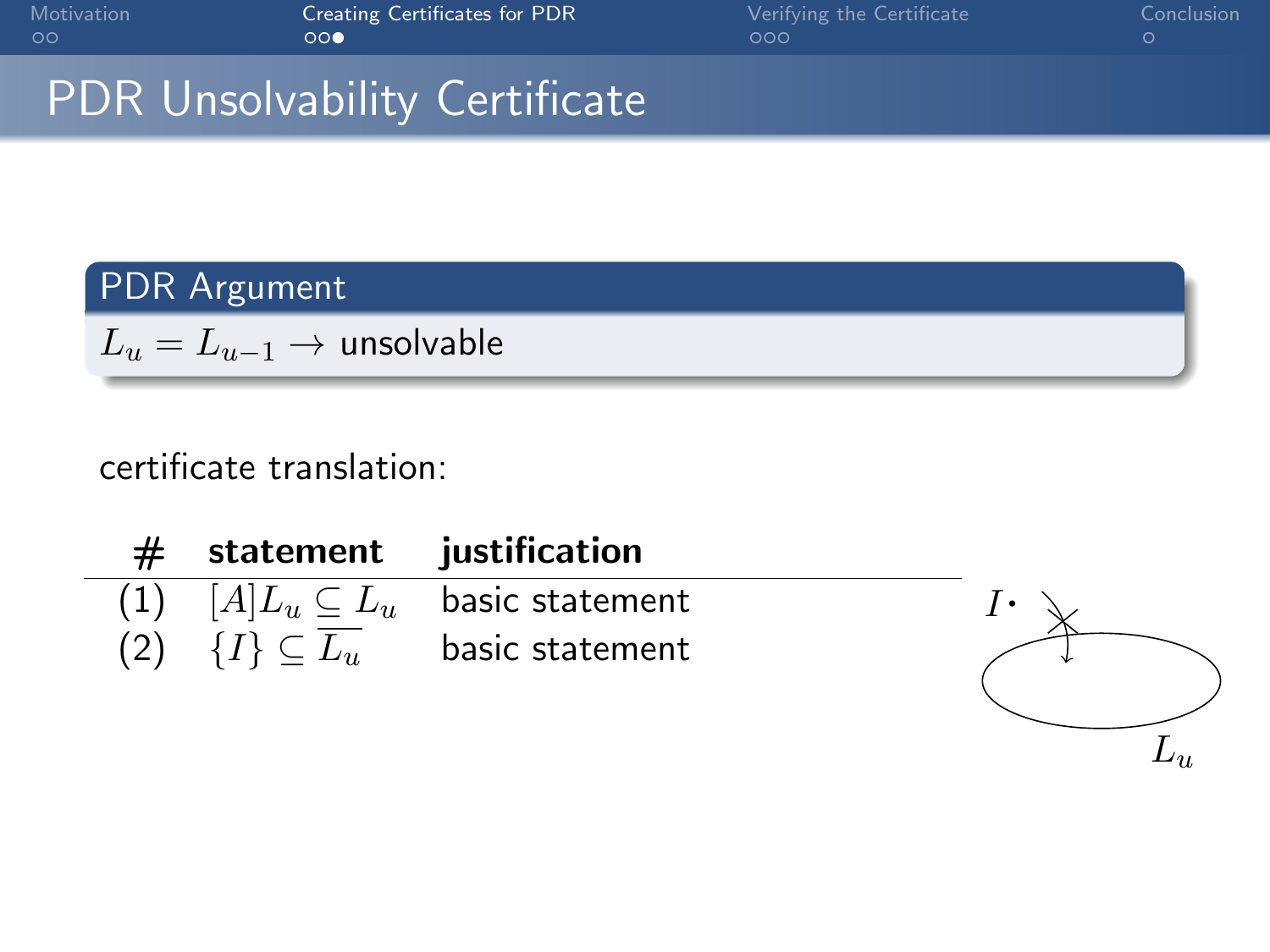| Motivation |  |
|------------|--|
| ററ         |  |

 $L_{\nu}$ 

## PDR Unsolvability Certificate

### PDR Argument

 $L_u = L_{u-1} \rightarrow$  unsolvable

| statement justification                    |                                            |                |
|--------------------------------------------|--------------------------------------------|----------------|
|                                            | (1) $[A]L_u \subseteq L_u$ basic statement | $\mathbf{I}$ . |
| $(2) \quad \{I\} \subseteq \overline{L_u}$ | basic statement                            |                |
| $(3)$ $L_u$ is dead                        | from $(1)$ and $(2)$ with rule RI          |                |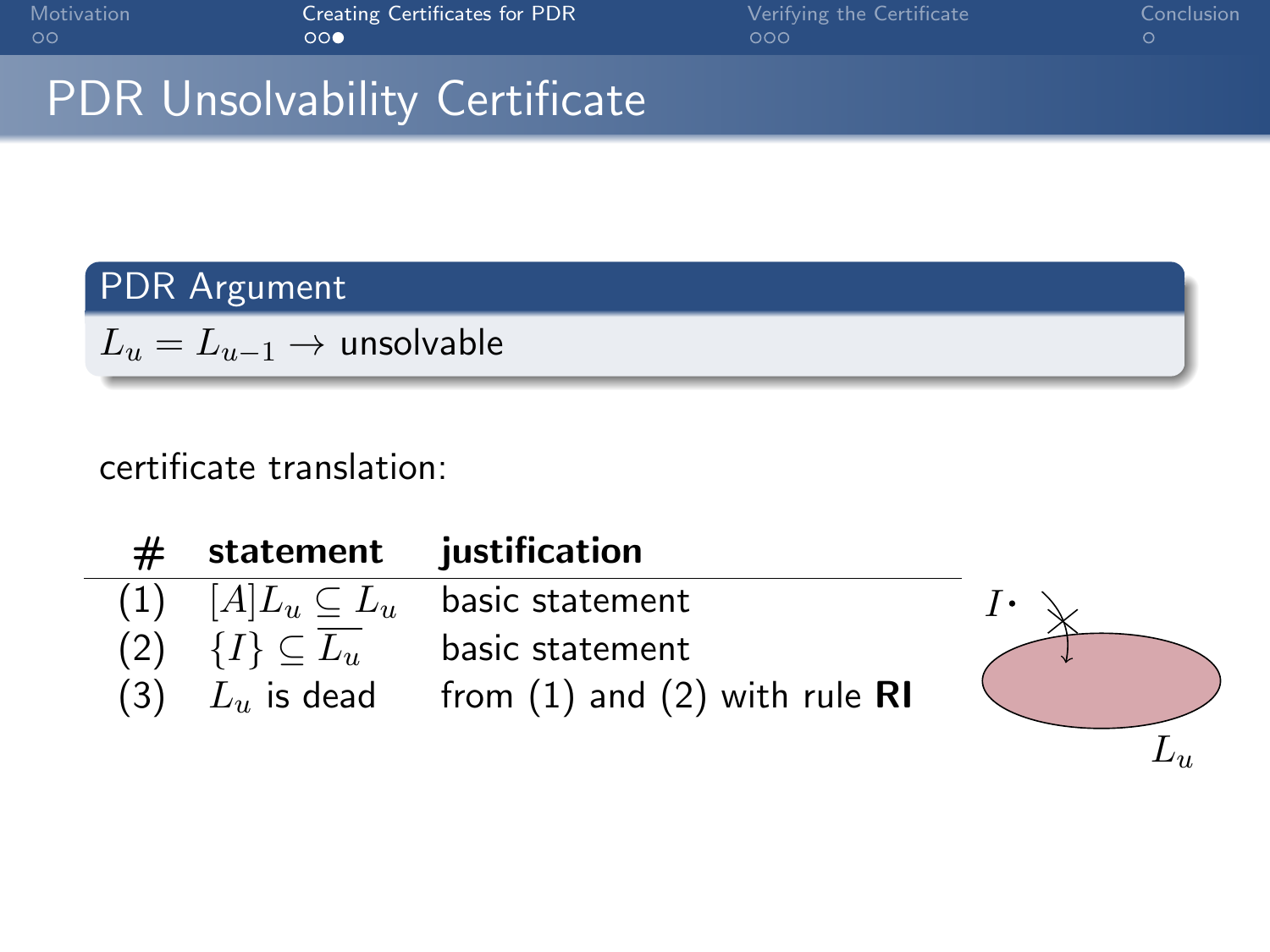| Motivation |  |
|------------|--|
| ററ         |  |

J.

[Creating Certificates for PDR](#page-3-0) [Verifying the Certificate](#page-11-0) [Conclusion](#page-14-0)<br>  $000$  OO

## PDR Unsolvability Certificate

### PDR Argument

 $L_u = L_{u-1} \rightarrow$  unsolvable

|     |                                            | statement justification           |  |
|-----|--------------------------------------------|-----------------------------------|--|
| (1) | $[A]L_u \subseteq L_u$                     | basic statement                   |  |
|     | $(2) \quad \{I\} \subseteq \overline{L_u}$ | basic statement                   |  |
| (3) | $L_u$ is dead                              | from $(1)$ and $(2)$ with rule RI |  |
| (4) | $G\subseteq L_u$                           | basic statement                   |  |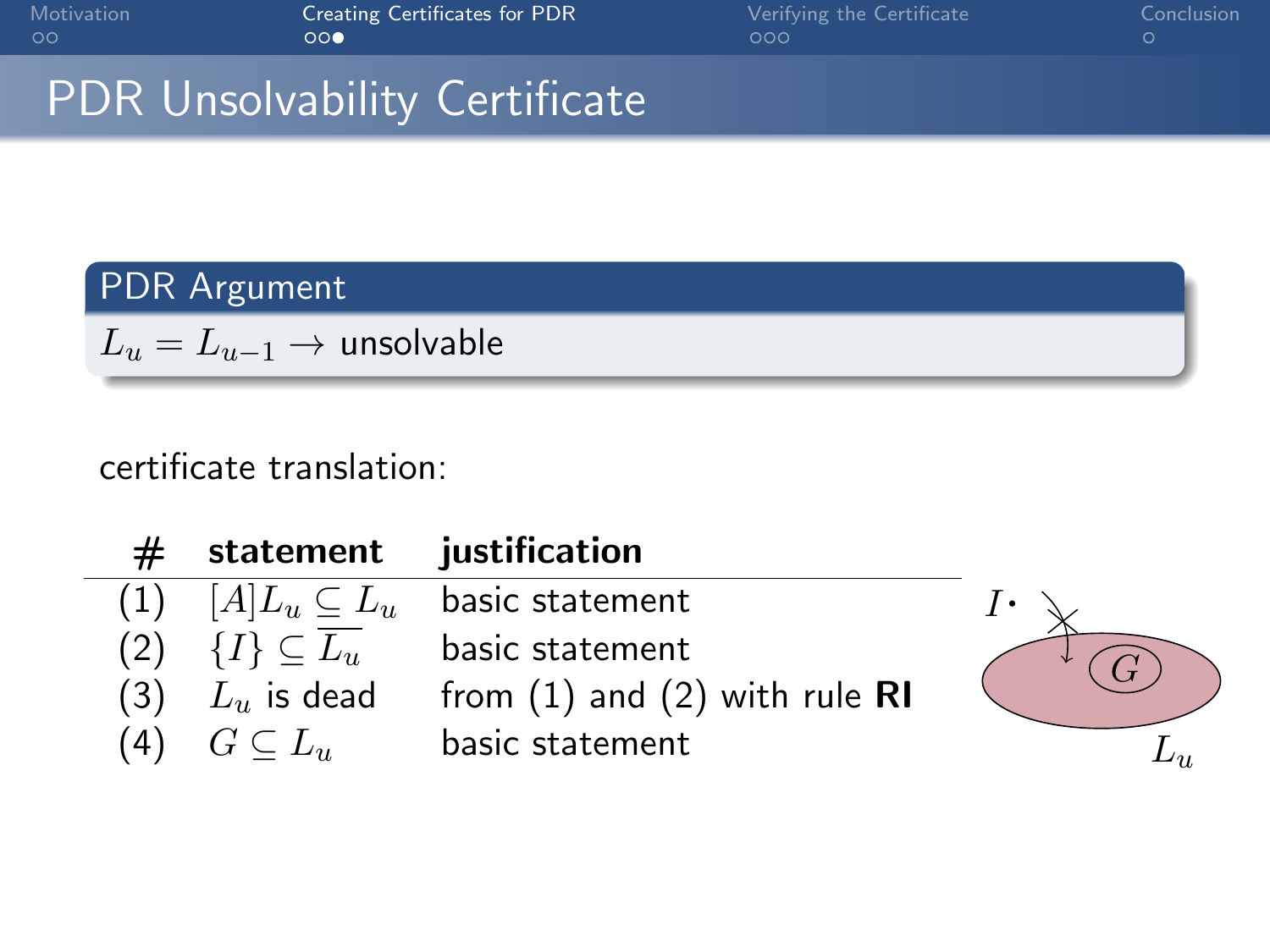| Motivation |  |
|------------|--|
| ററ         |  |

## PDR Unsolvability Certificate

### PDR Argument

 $L_u = L_{u-1} \rightarrow$  unsolvable

|     | statement                            | justification                     |          |
|-----|--------------------------------------|-----------------------------------|----------|
| (1) | $[A]L_u \subseteq L_u$               | basic statement                   |          |
|     | (2) $\{I\} \subseteq \overline{L_u}$ | basic statement                   |          |
| (3) | $L_u$ is dead                        | from $(1)$ and $(2)$ with rule RI |          |
| 4)  | $G\subseteq L_u$                     | basic statement                   | $L_{1L}$ |
| .5) | $G$ is dead                          | from $(3)$ and $(4)$ with rule SD |          |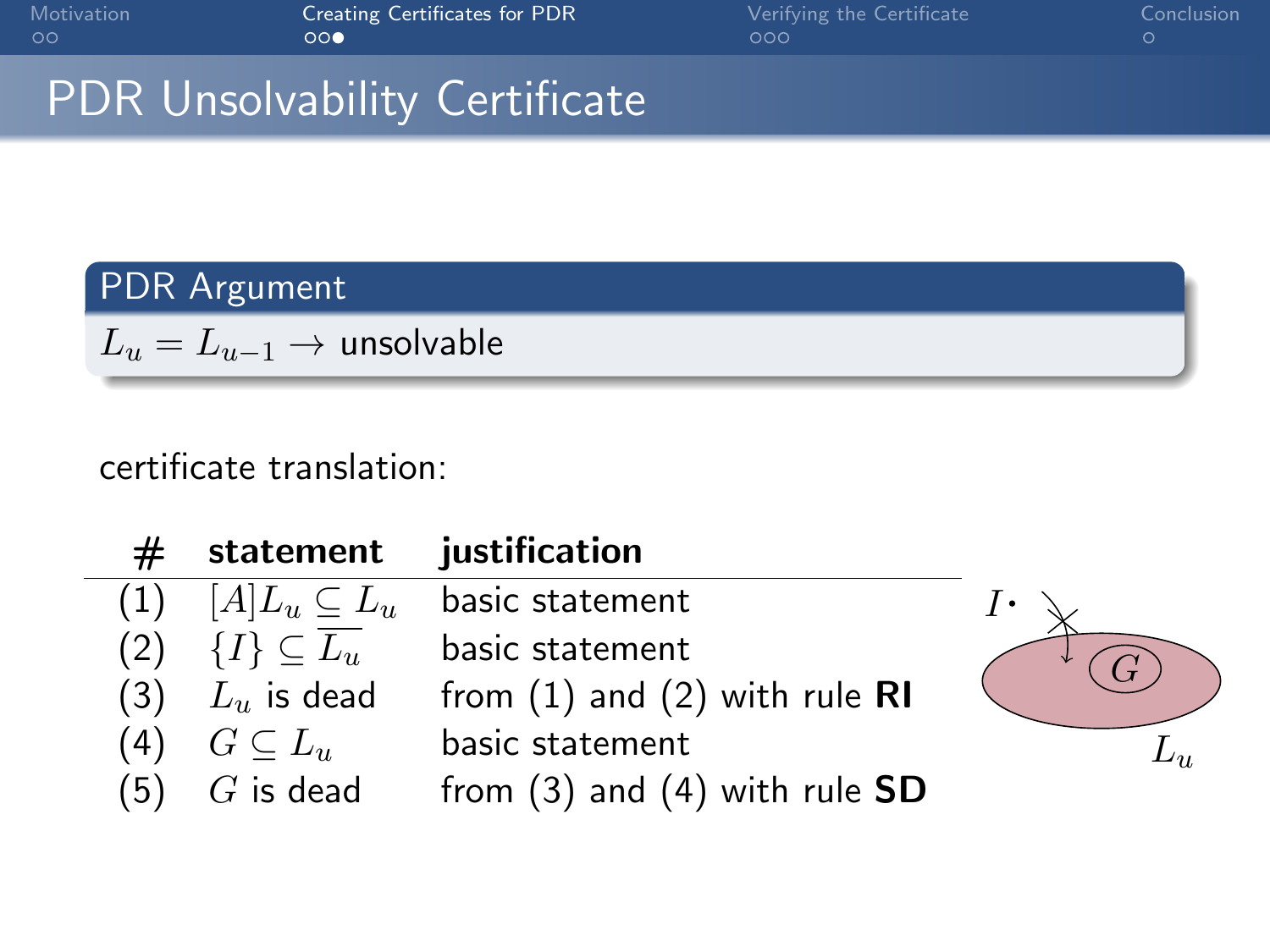## <span id="page-11-0"></span>Efficient Verification

# bottleneck: basic statements  $(A \subseteq B)$

 $\rightarrow$  depends on representation of A and B

efficient for

- BDDs
- (dual-)Horn formulas
- $\bullet$  2CNF
- **•** explicit enumeration

### Not efficient for CNF!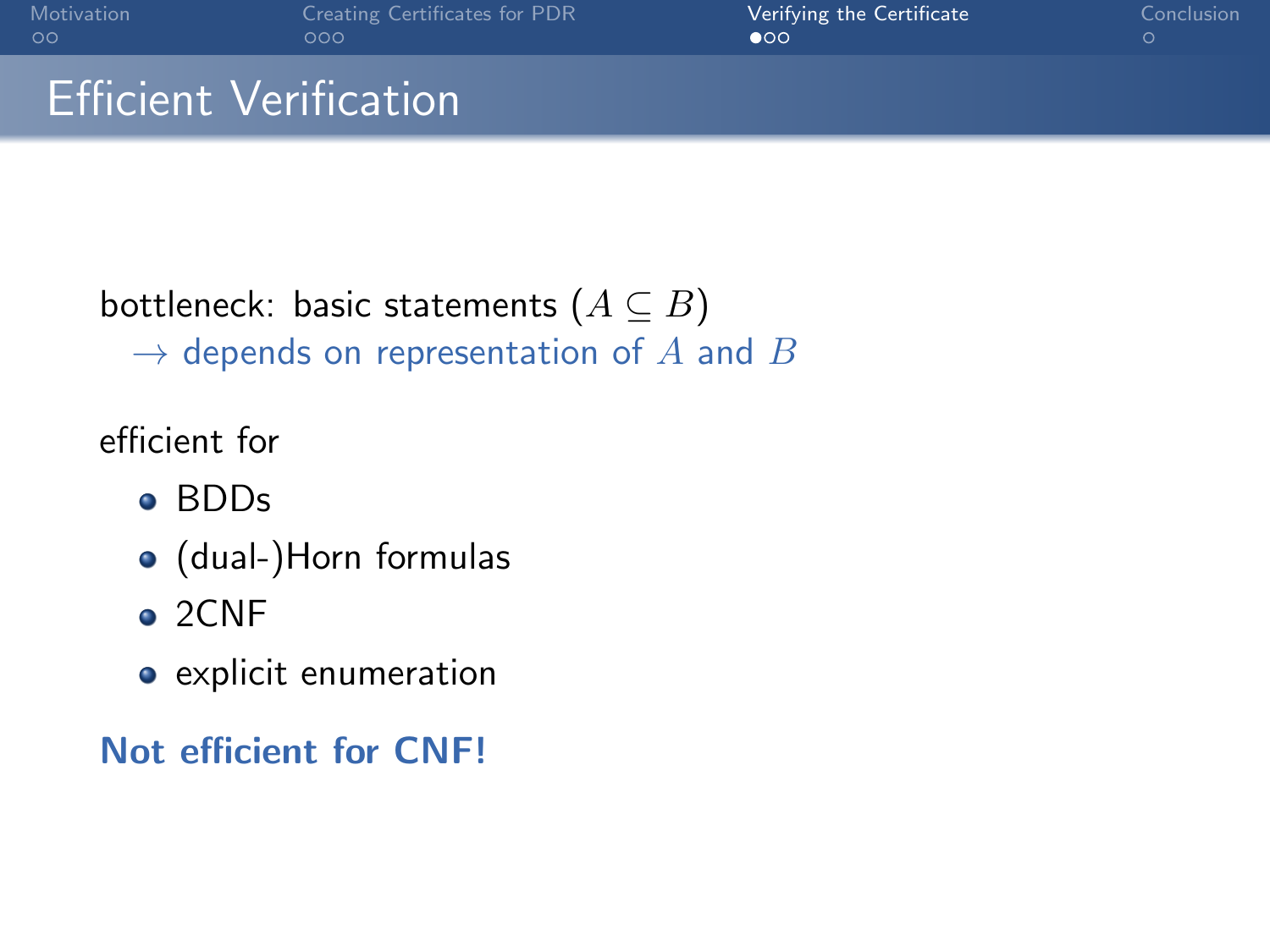## Verifying PDR for positive STRIPS

#### implemented on top of pdrplan

|              | base | certifying | veritier |
|--------------|------|------------|----------|
| <b>PDR</b>   | 388  | -4         | -2       |
| $FD-h^{M&S}$ | 224  | -27        | -19      |
| $FD-h^{max}$ | 203  | -47        | -14      |
| DFS-CL       | 394  | -8         | -1       |

small generation overhead, efficient verification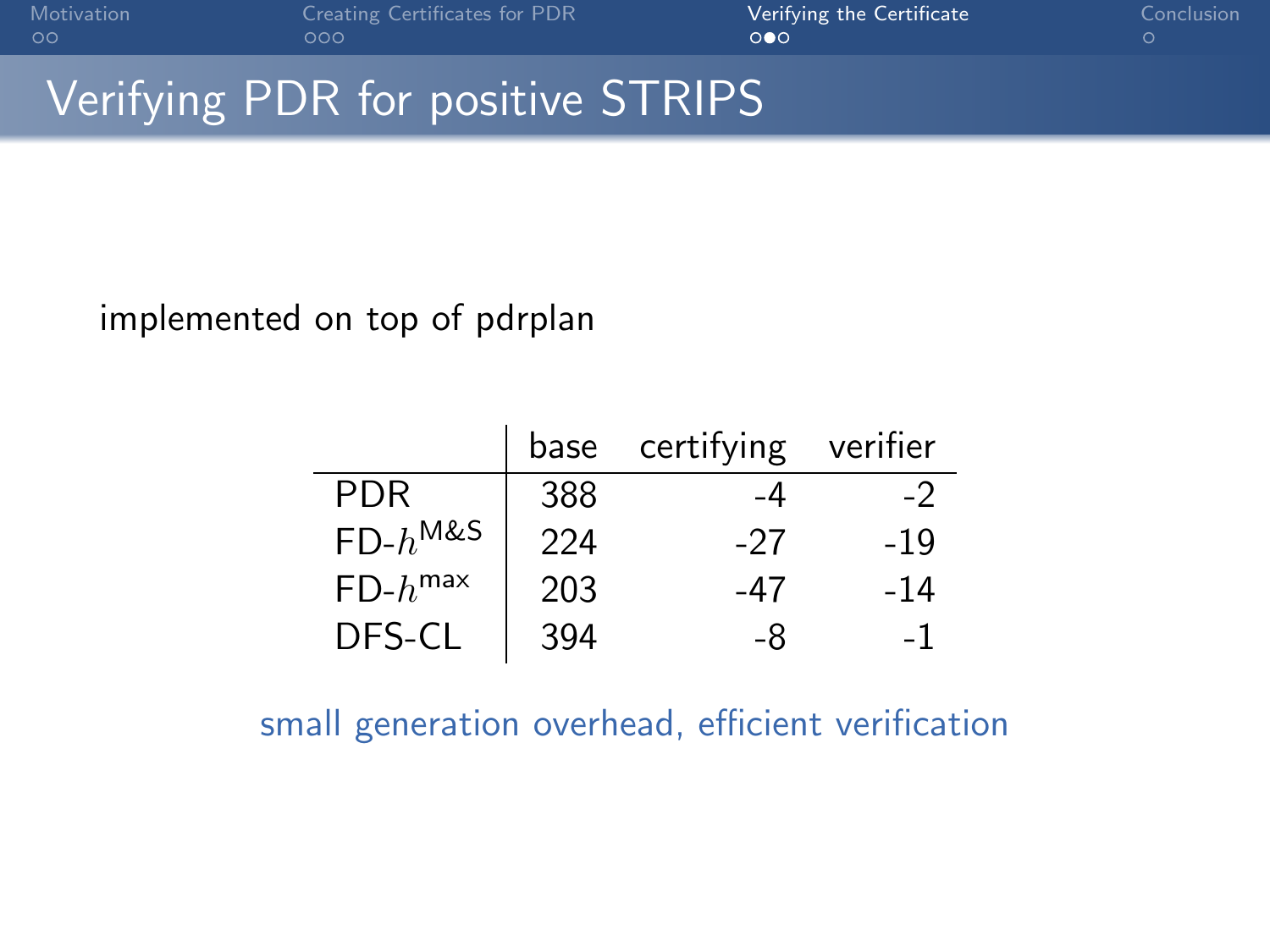## Integration of SAT Certificates

#### **Observations**

- PDR must have solved related SAT queries already
- SAT solvers are certifying

 $\rightarrow$  use SAT certificates from planner's SAT calls\*

#### Example

given: state sets  $S_{\varphi}$  and  $S_{\psi}$  described by  $\varphi$  and  $\psi$  (in CNF)

 $\rightarrow$   $S_{\varphi} \subset \overline{S_{\psi}}$  verified with UNSAT certificate for  $\varphi \wedge \psi$ 

\*SAT calls don't perfectly match basic statements  $\rightarrow$  combine knowledge within proof system